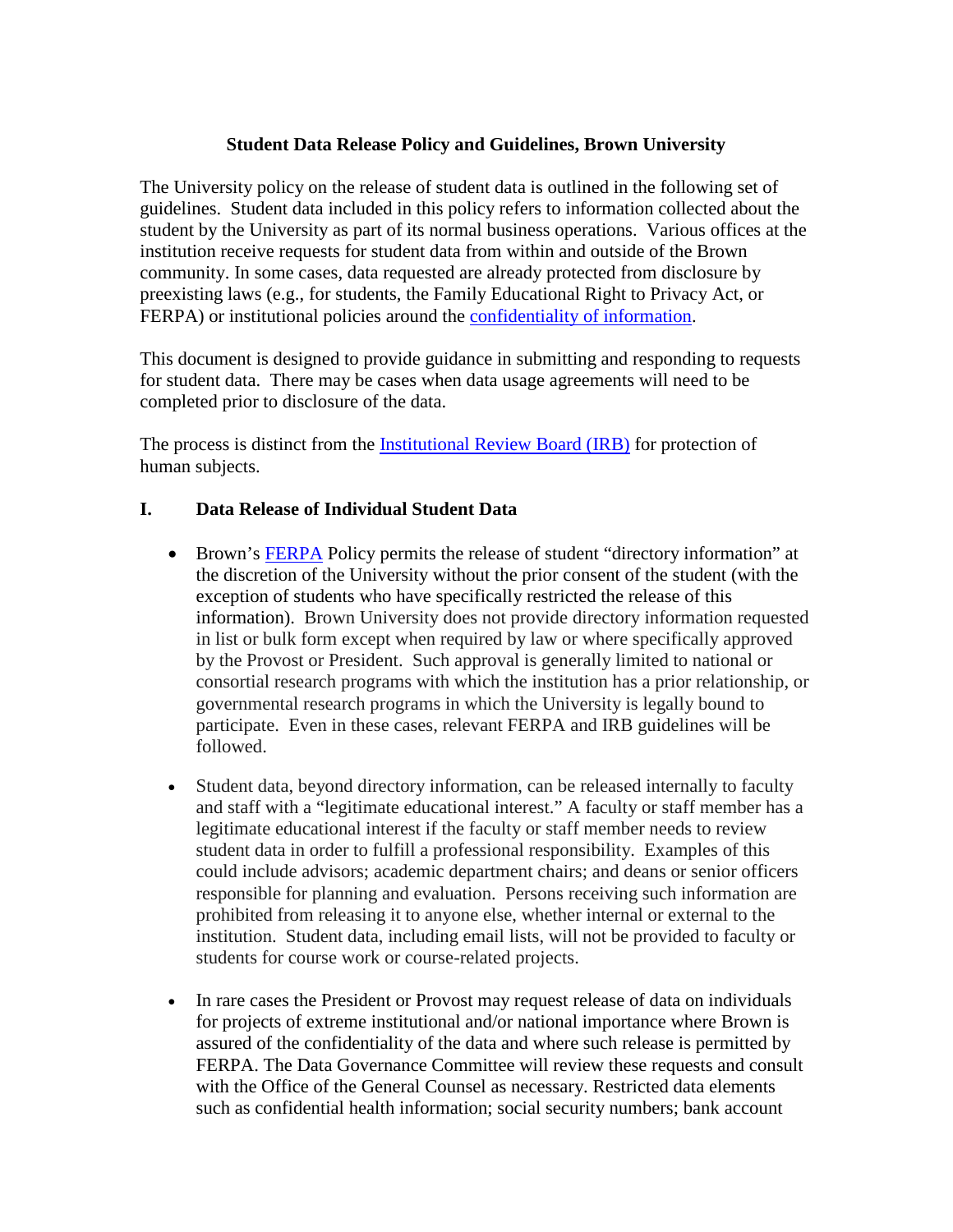numbers; and other private information will not be considered for release. See Brown policy on [risk classifications.](https://it.brown.edu/risk-classifications) As part of the deliberation, considerations of privacy, transparency, obligations under applicable law and University policy, and institutional resources will be considered in addition to the direct benefit of the research to the planning, programming, and educational offerings of Brown University.

# **II. Data Release of Aggregated Student Data**

- Information on groups (aggregate data) is released if it is already published: i.e., if it is in the public domain. For example, data published on enrolled and degrees completions on the National Center for Education Statistics web site; and information on degrees; enrollment; survey results; alumni outcomes etc. routinely published on the [fact book](https://www.brown.edu/about/administration/institutional-research/factbook) website of the Office of Institutional Research.
- Such data will normally be made available only in the same form in which they have been published. Requests for data in a re-aggregated format, or in any other kind of different form, can be honored only if allowed by applicable law and if resources permit.
- Information on groups is not released in some cases. For example:
	- When it might be possible to infer individual information from it, i.e., if the number within a particular subset of the aggregation were small and its personal attributes sufficiently distinctive.
	- It is considered to be private information on the aggregate as well as the individual level, e.g. grade distribution by department or student subset.
- In cases of requests that do not fall clearly into either the permitted or nonpermitted release category, the data trustees of the relevant area will make a decision consistent with applicable law and University policy on a case-by-case basis. Senior officers of Brown University or the Data Governance Committee will be consulted if needed.
- Provided that a student's privacy is protected and the request is consistent with applicable law and University policy, decisions to release aggregate data will be based largely on the benefit to Brown weighed against the resources that must be allocated to producing the data and the availability of such resources at that point in time. Such requests should normally be submitted in writing.
- When a determination has been made by the appropriate data trustee or under an existing policy that individual information can be made available, it will be released to those persons internal to Brown University who are institutionally responsible for the category of students, faculty, or staff of which the individual is a member. For example, an academic department chair may have access to information on their concentrators but not concentrators of other departments.